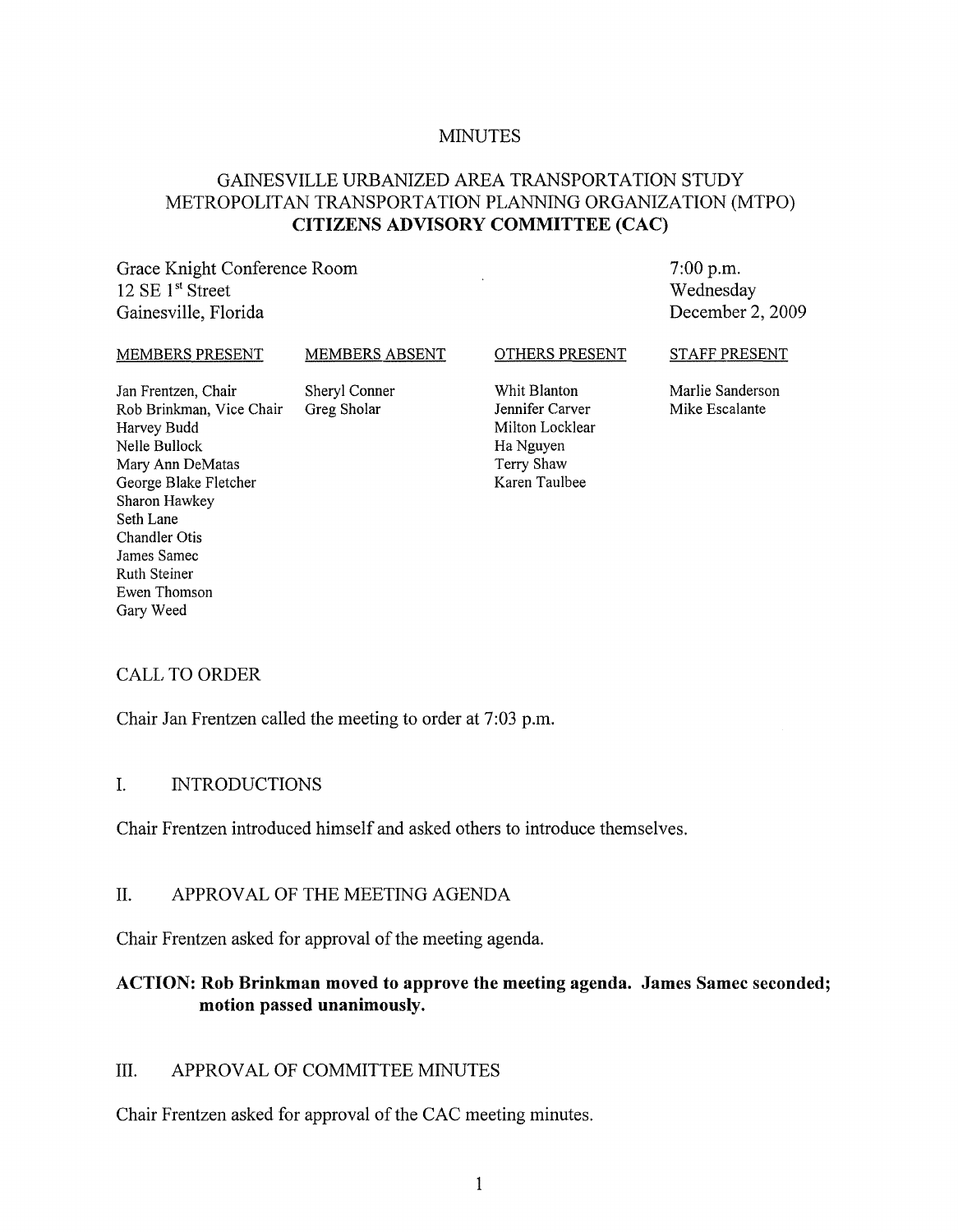# ACTION: James Samec moved to approve the July 29, 2009 CAC minutes. Rob Brinkman seconded; motion passed unanimously.

# IV. UPCOMING MEETINGS

Mr. Marlie Sanderson, MTPO Director of Transportation Planning, announced that the next MTPO meeting is scheduled for December  $14<sup>th</sup>$  at 5:00 p.m. in the Jack Durrance Auditorium. He said that the CAC's next meeting, if needed, is scheduled for January  $27<sup>th</sup>$ .

# V. SW 62ND BOULEVARD CONNECTOR INTERIM PROJECT- 60 PERCENT PLANS

Mr. Sanderson stated that the County's consultant was prepared to discuss the SW 62<sup>nd</sup> Boulevard Connector Interim Project- 60 Percent Design Plans.

Mr. Terry Shaw, HNTB Vice President, and Ms. Ha Nguyen, Alachua County Contract/Design Manager, discussed the three 60 Percent Design Plans and answered questions for the SW 62<sup>nd</sup> Boulevard Connector Interim Project, including Archer Road at SW 40<sup>th</sup> Boulevard and SW 43<sup>rd</sup> Street at SW 20<sup>th</sup> Avenue intersection modifications and the SW 20<sup>th</sup> Avenue Smart Bus Bay.

# ACTION: Rob Brinkman moved to recommend that the MTPO approve the:

- 1. SW 40<sup>th</sup> Boulevard at Archer Road Intersection Modifications Project 60 Percent Design Plans with one revision, for safety reasons, to consider extending the SW 40<sup>th</sup> Boulevard traffic separator northward;
- 2. SW 43<sup>rd</sup> Street at SW 20<sup>th</sup> Avenue Intersection Modifications 60 Percent Design Plans with one revision to install raised medians on SW 20<sup>th</sup> Avenue west of the SW 43<sup>rd</sup> Street intersection; and
- 3. Smart Bus Bay on SW 20<sup>th</sup> Avenue 60 Percent Design Plans, with one revision to modify the SW 20<sup>th</sup> Avenue typical section by widening the 4foot bikelane to 5-foot with the foot being taken from the center turnlane.

# Seth Lane seconded; motion passed 12 to 1.

# VI. FLORIDA DEPARTMENT OF TRANSPORTATION (FDOT) TENTATIVE FIVE YEAR WORK PROGRAM

Mr. Sanderson stated that FDOT has requested an opportunity to discuss the Tentative Five Year Work Program.

Ms. Karen Taulbee, FDOT Transportation Specialist, discussed the Tentative Five Year Work Program and answered questions.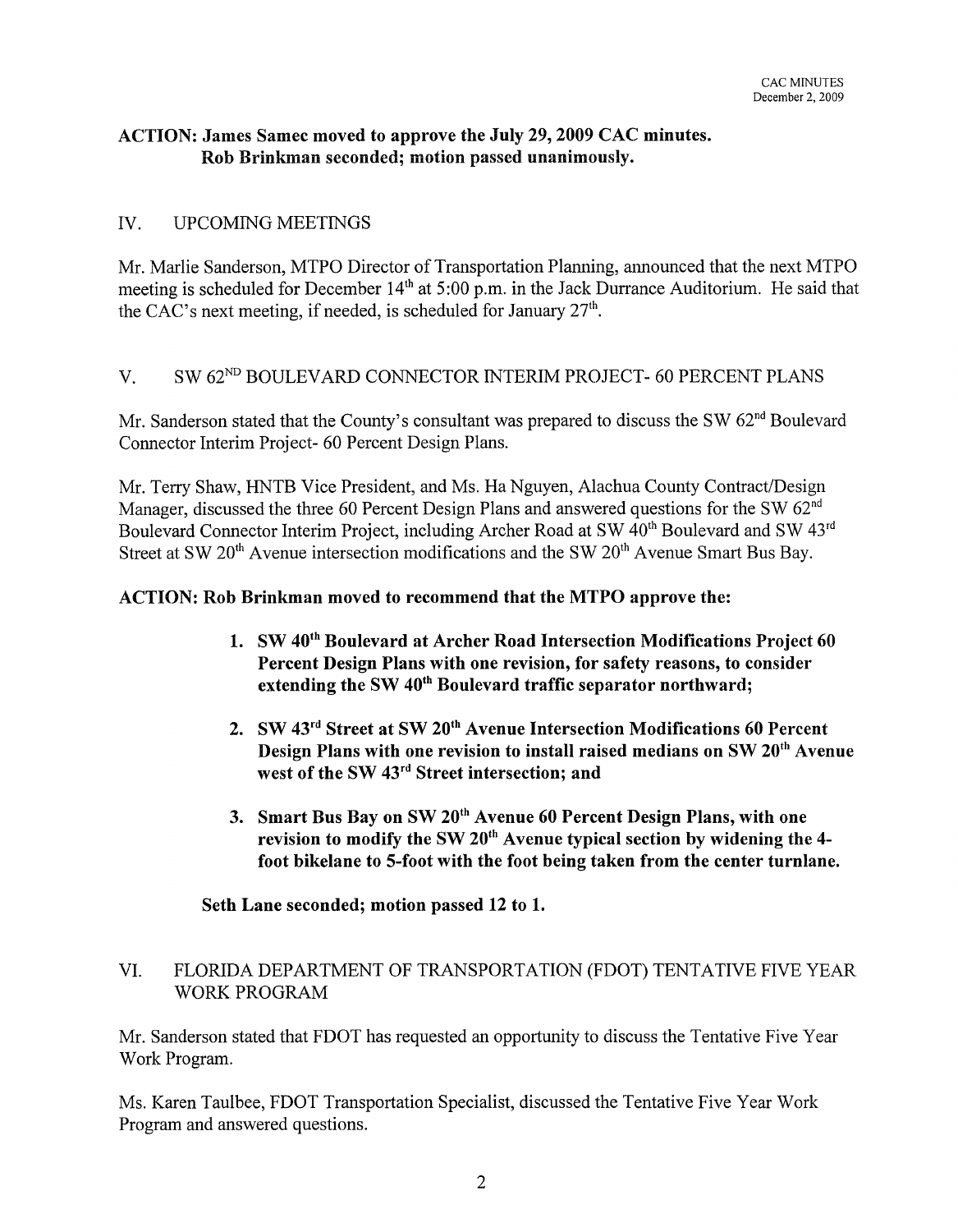# VII. LONG RANGE TRANSPORTATION PLAN UPDATE (LRTP)- VISION STATEMENT, GOALS AND OBJECTIVES

Mr. Sanderson stated that the MTPO's consultant has prepared draft LRTP Vision Statement, Goals and Objectives.

Mr. Whit Blanton, Renaissance Planning Group (RPG) Vice President, provided a status report on the LRTP. He recommended that the TAC Subcommittee meet in mid-December to review the draft Year 2035 LRTP Model Validation. He noted that LRTP Workshop #2 would be some time in February 2010. He and Ms. Jennifer Carver, RPG Senior Planner, discussed the draft LRTP Vision Statement, Goals and Objectives and answered questions.

# ACTION: Ruth Steiner moved to recommend that the MTPO approve the draft LRTP Vision Statement, Goals and Objectives with revisions as shown in Exhibit 1. Rob Brinkman seconded; motion passed unanimously.

# VIII. LRTP UPDATE- OTHER ISSUES

- A. SUGGESTED PERFORMANCE MEASURES
- B. INITIAL ACCESSIBILITY ANALYSIS
- C. EXISTING + COMMITTED NETWORK MAP AND TABLE

Mr. Blanton discussed suggested performance measures, the initial accessibility analysis and the Existing + Committed Network Map and Table and answered questions.

# IX. DESIGN TEAM

Mr. Sanderson stated that the purpose of this agenda item is to discuss whether the Design Team:

- 1. should meet as a separate MTPO Advisory Committee;
- 2. be sunsetted and assign its duties and responsibilities to the Technical Advisory Committee (TAC); or
- 3. be incorporated into the TAC.

He reviewed the City Beautification Board's request for participation in project design review.

# ACTION: Rob Brinkman moved to recommend that the MTPO incorporate the Design Team into the Technical Advisory Committee (TAC) as a subcommittee that meets as needed to review design plans. Ruth Steiner seconded; motion passed unanimously.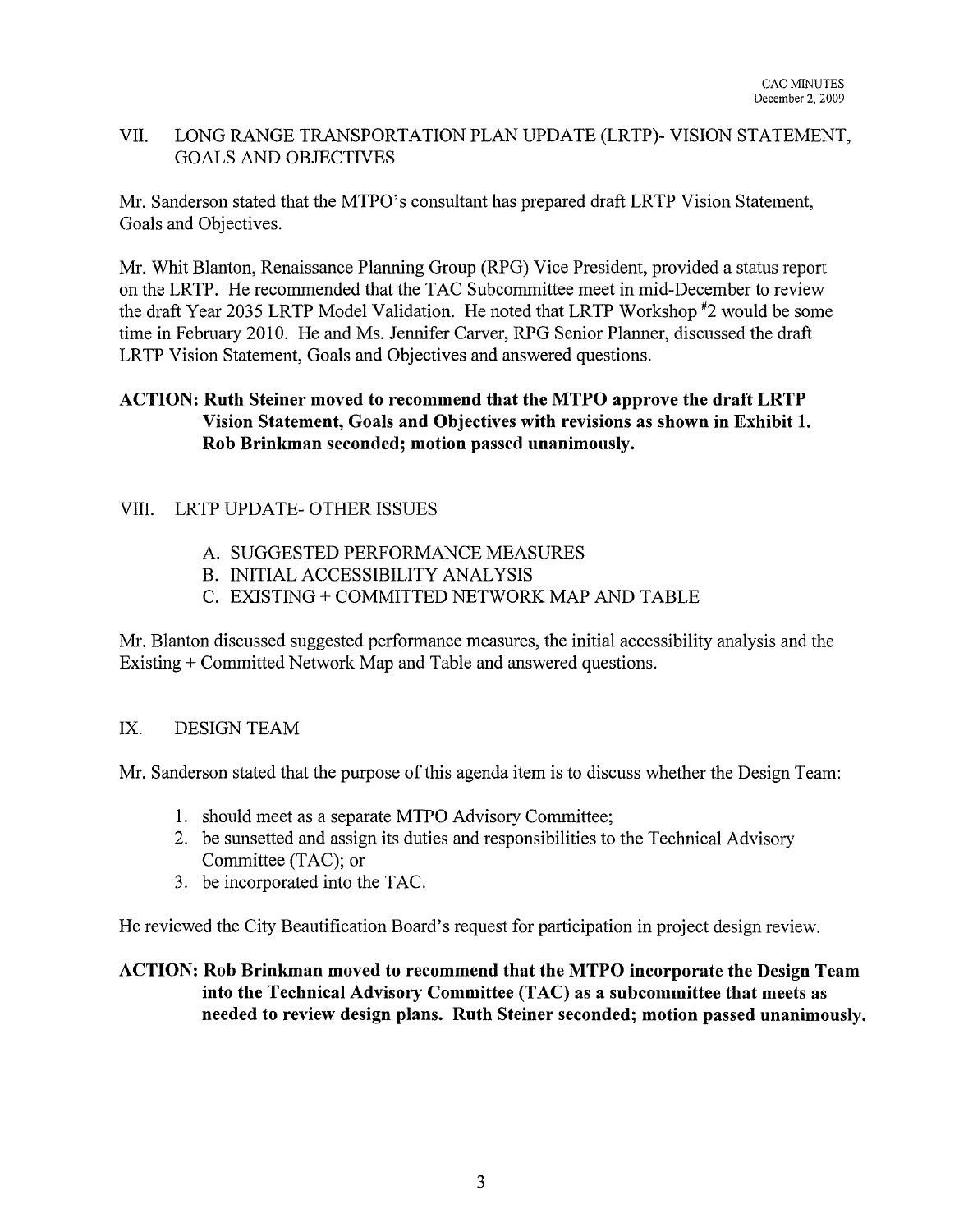### X. PUBLIC INVOLVEMENT PLAN

Mr. Sanderson stated that, each year, the MTPO's Public Involvement Plan is reviewed, and revised if necessary, in order to ensure that the MTPO's planning program provides for a proactive public involvement process. He discussed proposed revisions in the draft Plan and answered questions.

### ACTION: Ruth Steiner moved to recommend that the MTPO approve the draft MTPO Public Involvement Plan with the following revisions:

- 1. purchase display ads in the Independent Florida Alligator for MTPO public workshops, public hearings and when filling vacant Committee/Board positions;
- 2. investigate opportunities to use social media, such as Facebook and Twitter;
- 3. try to develop links between the Regional Transit System and MTPO websites; and
- 4. contact Alachua County staff and see if there are opportunities to use the County's Communication Office Community Update Newsletter to notify the public about upcoming MTPO workshops and public hearings.

### James Samec seconded; motion passed unanimously.

### XI. DR. KERMIT SIGMON CITIZEN PARTICIPATION PLAN

Mr. Sanderson discussed the annual Dr. Kermit Sigmon Citizen Participation Award and asked the CAC to select someone for the award. He also suggested Ms. Sharon Hawkey as a recipient due to her involvement in MTPO and Alachua County transportation issues.

The CAC discussed possible candidates.

ACTION: Chandler Otis moved to award the Dr. Kermit Sigmon Citizen Participation Award for 2008 to Sharon Hawkey. Ruth Steiner seconded; motion passed unanimously.

XII. INFORMATION ITEMS

There was no discussion of the information items.

## ADJOURNMENT

The meeting was adjourned at 8:43 p.m.

 $2/7/20/0$ 

*fau* XV<br>Jan Frentzen Chair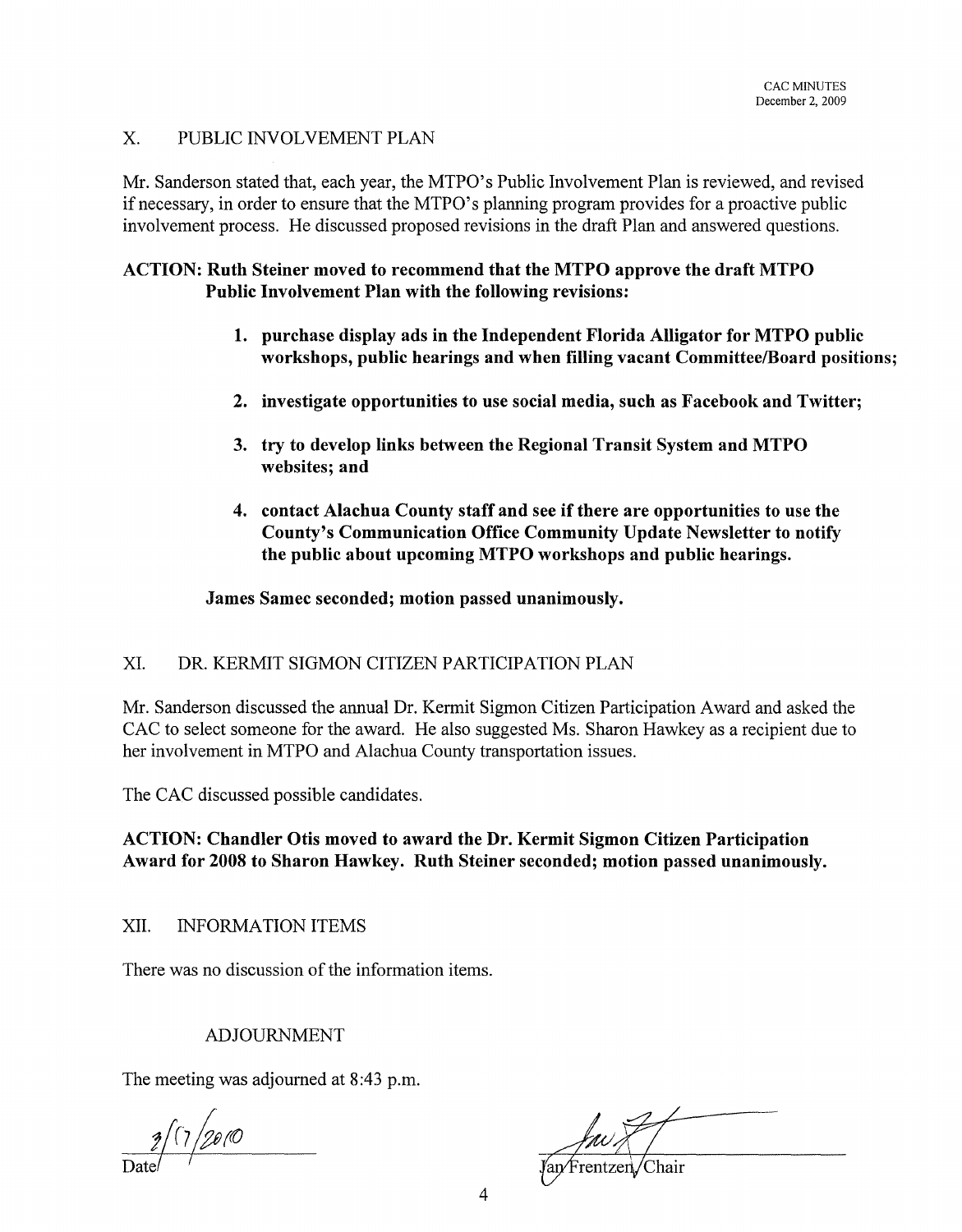EXHIBIT 1

# **2035 LONG RANGE TRANSPORTATION PLAN**  DRAFT **VISION, GOALS, AND OBJECTIVES**

*Prepared Jar:*  **METROPOLITAN TRANSPORTATION PLANNING ORGANIZATION FOR THE GAINESVILLE URBANIZED AREA** 

*Prepared by:* 

RENAISSANCE PLANNING GROUP

*November 2009* 



 $\mathbf{1}$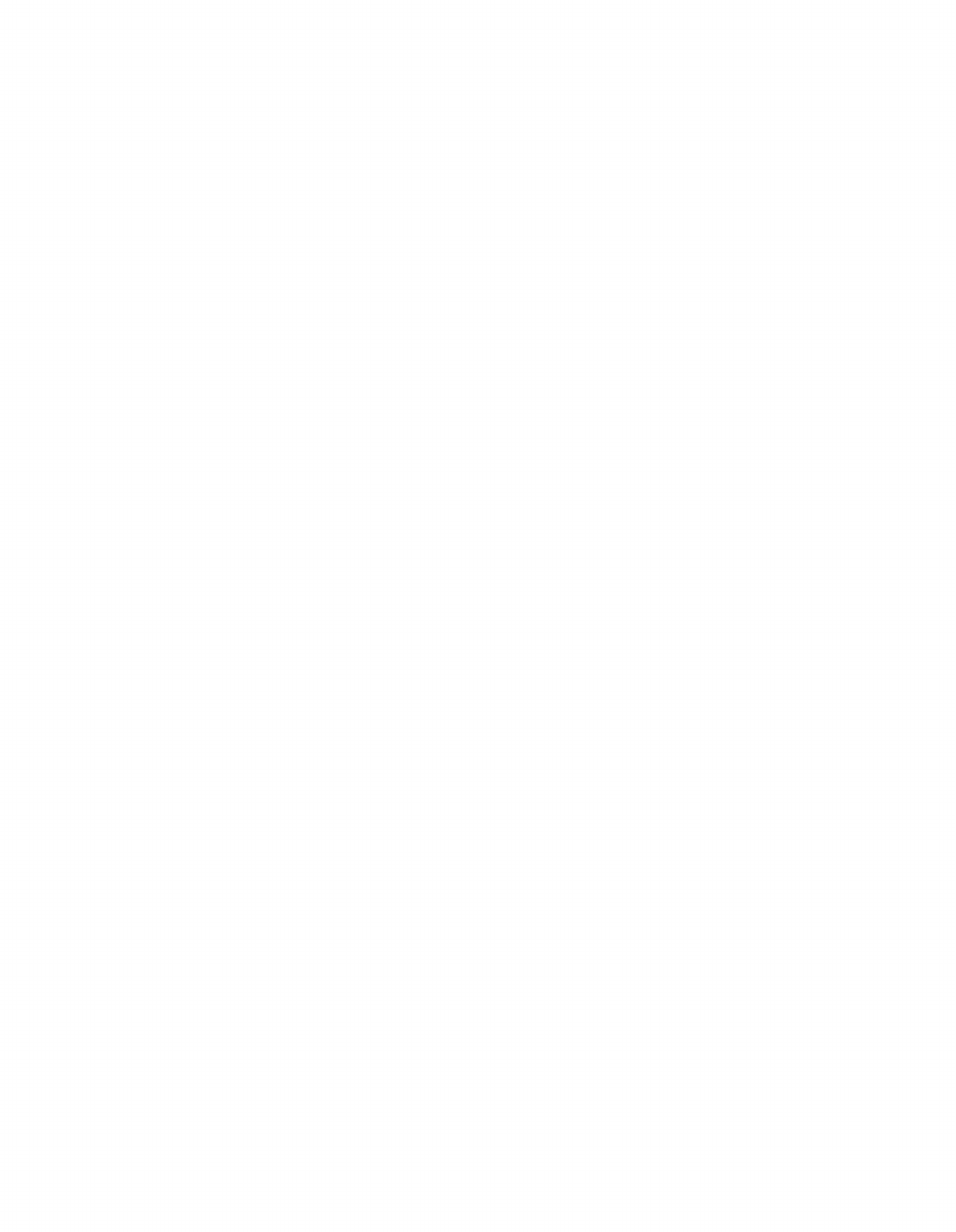#### **YEAR 2035 GAINESVILLE URBANIZED AREA METROPOLITAN TRANSPORTATION PLANNING ORGANIZATION LONG RANGE TRANSPORTATION PLAN**  DRAFT **VISION, GOALS, AND OBJECTIVES**

#### **INTRODUCTION**

The Vision, Goals, and Objectives will guide the development of the Year 2035 Long Range Transportation Plan (LRTP), This document provides an update of the Year 2025 LRTP Vision, Goals, and Objectives based on public input provided at a public workshop and focus group meetings as well as review of current requirements and relevant planning documents. The Safe Accountable Flexible Efficient Transportation Equity Act: A Legacy for Users (SAFETEA-LU), Alachua County Energy Conservation Strategies Commission Final Report, the Gainesville Evaluation and Appraisal Report (EAR) Major Issues, and Alachua County EAR Recommendations all provided valuable inputs into the development of the 2035 LTRP Vision, Goals, and Objectives.

The major modifications that were made to the 2025 LRTP Vision, Goals & Objectives are outlined below:

- The Vision Statement has been revised to incorporate sustainability, energy efficiency and transportation choice.
- Goal Statement I focuses on economic vitality and community livability. New concepts under this goal statement include Objectives addressing complete streets, expansion of the transit system's reach, transportation linkages to East Gainesville, and increased connectivity between travel modes. Objectives related to environmental, cultural, and historic preservation have been moved under Goal Statement 2.
- Goal Statement 2 focuses on sustainable decision-making and preservation, New concepts in this section include integrated land use and transportation decision-making, reduced demand for oil, and lower greenhouse gas emissions. Objectives have been added or modified to address location decisions for government facilities, support for a greenbelt, energy efficiency, and reduction of impervious surfaces.
- Goal Statement 3 focuses on safety for mobility and accessibility, Security is now addressed in Goal Statement 4. The safety Objectives have been modified to reflect priorities identified in the Florida Department of Transportation Strategy Highway Safety Plan, Safe Routes to School, and improved performance through safety improvements.
- Goal Statement 4 provides a new area focusing on security and resilience as recommended in the SAFETEA-LU Compliance Review document. The Objectives address protection of personal security, accommodation of various conditions without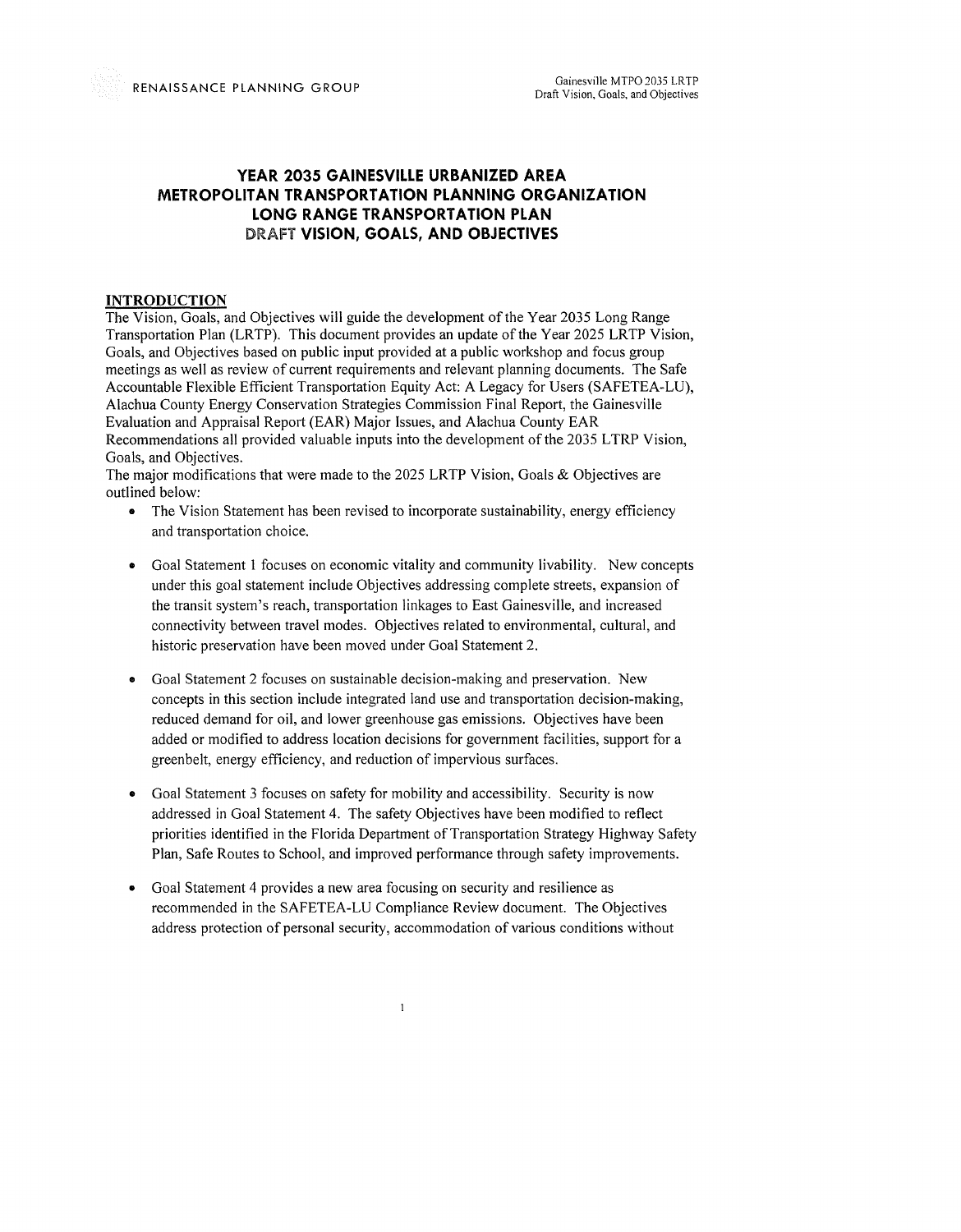catastrophic failure of the transportation network. This area also addresses the need to coordinate among agencies for preparation, redevelopment and recovery.

• Goal Statement 5 focuses on transportation network management and operations. New concepts include wise use of financial resources, prioritization of preservation and maintenance of the existing network, implementation of transportation demand management strategies, operational efficiency and traffic signal coordination.

#### **VISION STATEMENT**

The Gainesville Urbanized Area will have a multimodal transportation system that integrates land use and transportation planning and investments to support the following community development objectives:

- 1. create more balance in east-west Gainesville area growth,
- 2. direct growth into existing infill and redevelopment areas,
- 3. discourage inefficient, sprawling development between Gainesville and outlying municipalities in Alachua County, and
- 4. promote sustainable, safe, secure and energy efficient land use patterns and contextsensitive transportation choices.

#### **GOALS, OBJECTIVES AND PERFORMANCE MEASURES**

**GOAL STATEMENT 1: ECONOMIC VITALITY AND COMMUNITY LIVABILITY**  Develop and maintain a balanced transportation network that supports the economic vitality and livability in the Gainesville Metropolitan Area through expanded transportation choice, improved accessibility and connectivity for motorized and non-motorized users, and strategic transportation investments.

#### **OBJECTIVES**

- 1.1 Improve regional accessibility to major employment, health care, commerce and goods distribution centers.
- 1.2 Improve the viability of alternatives to the single-occupant automobile (bicycling, walking, public transit, carpooling/vanpooling and teleworking) as options for all users of the transportation network through accessibility, convenience and comfort.
- 1.3 Increase the number of "complete streets" that provide accommodations for all users.
- 1.4 Expand the reach of the regional transit system to improve accessibility, availability and competitiveness of transit as a viable travel option.
- 1.5 Improve access for pedestrians, bicyclists and transit users to public places and centers of activity.
- 1.6 Improve pedestrian/bicycle accessibility by providing connections between commercial centers and surrounding neighborhoods.
- 1.7 Improve connectivity between modes, including transit, bicycle, pedestrian, and automobiles.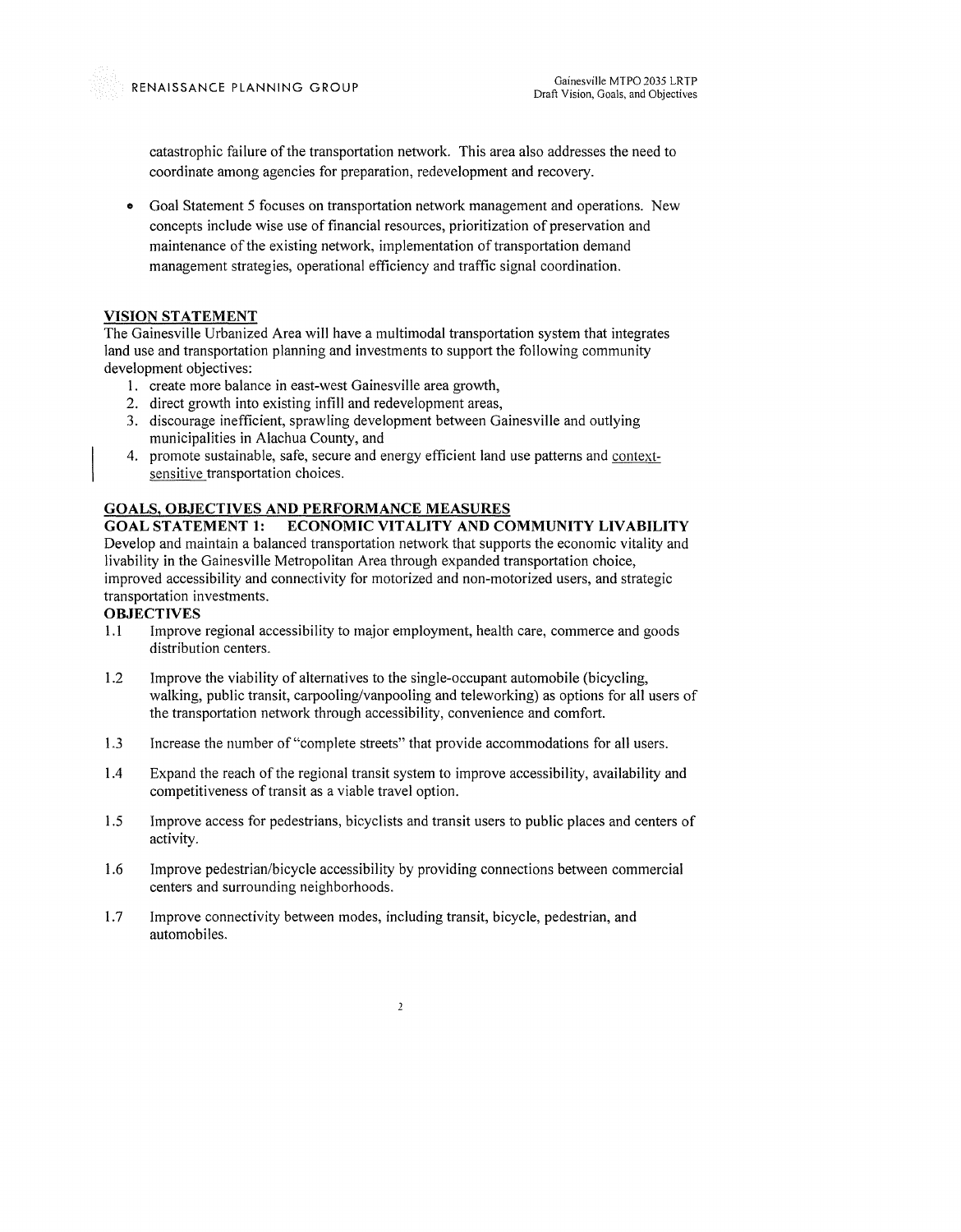- 1.8 Increase bicycle and pedestrian accessibility through an interconnected and continuous system of off-road trails and greenways.
- 1.9 Coordinate transportation and future land use decisions to promote efficient development patterns and a choice of transportation modes.
- 1.10 Increase transportation linkages between East Gainesville and other parts of the Gainesville Urbanized Area to promote economic development.
- 1.11 Improve access to transportation facilities and services for elderly, children, people with disabilities and economicalIy disadvantaged individuals.
- 1.12 Minimize the adverse impacts of transportation on established neighborhoods through development of a network of transportation facilities.
- 1.13 Preserve the intended function of the Florida Strategic Intermodal System (SIS) and other appropriate corridors for intercity travel and freight movement, but minimize adverse impacts resulting from this policy that are inconsistent with other goals and objectives.

#### **GOAL STATEMENT 2: SUSTAINABLE DECISION-MAKING AND PRESERVATION**

Develop and maintain a sustainable transportation system that supports and preserves the existing

transportation network through integrated land use and transportation decision-making that results in compact development patterns, preservation of environmental, cultural and historic areas, reduced demand for oil, and lower greenhouse gas emissions.

#### **OBJECTIVES**

- 2.1 Minimize travel distances for work, shopping and recreation.
- 2.2 Encourage infill and redevelopment,, to increase accessibility for all residents and visitors, especially people with disabilities, lower income citizens, elderly, and children.
- 2.3 Encourage siting of government facilities such as schools and service centers in areas that have existing and adequate infrastructure in place, providing accessibility by all modes.
- 2.4 Improve the interconnectivity of streets and other modal systems of the transportation network, including sidewalks, bikeways and transit ways.
- 2.5 Create opportunities for access by all modes of travel at centers for employment, education, services, commerce and housing through land use strategies and urban design principles that minimize travel distances and allow for a mix of uses.
- 2.6 Enhance connectivity between different forms of travel by creating multimodal access hubs within new development or redeveloping areas.
- 2.7 Use transportation investments to support development and redevelopment in mixed use activity centers to promote economic development and preserve environmentallysensitive lands.
- 2.8 Reduce the adverse impacts of transportation on the environment, including habitat and ecosystem fragmentation, wildlife collisions, and non-point source pollution.

**Deleted:** including government **facilities, such as schools and service centers, in areas that have existing and**  adequate infrastructure in place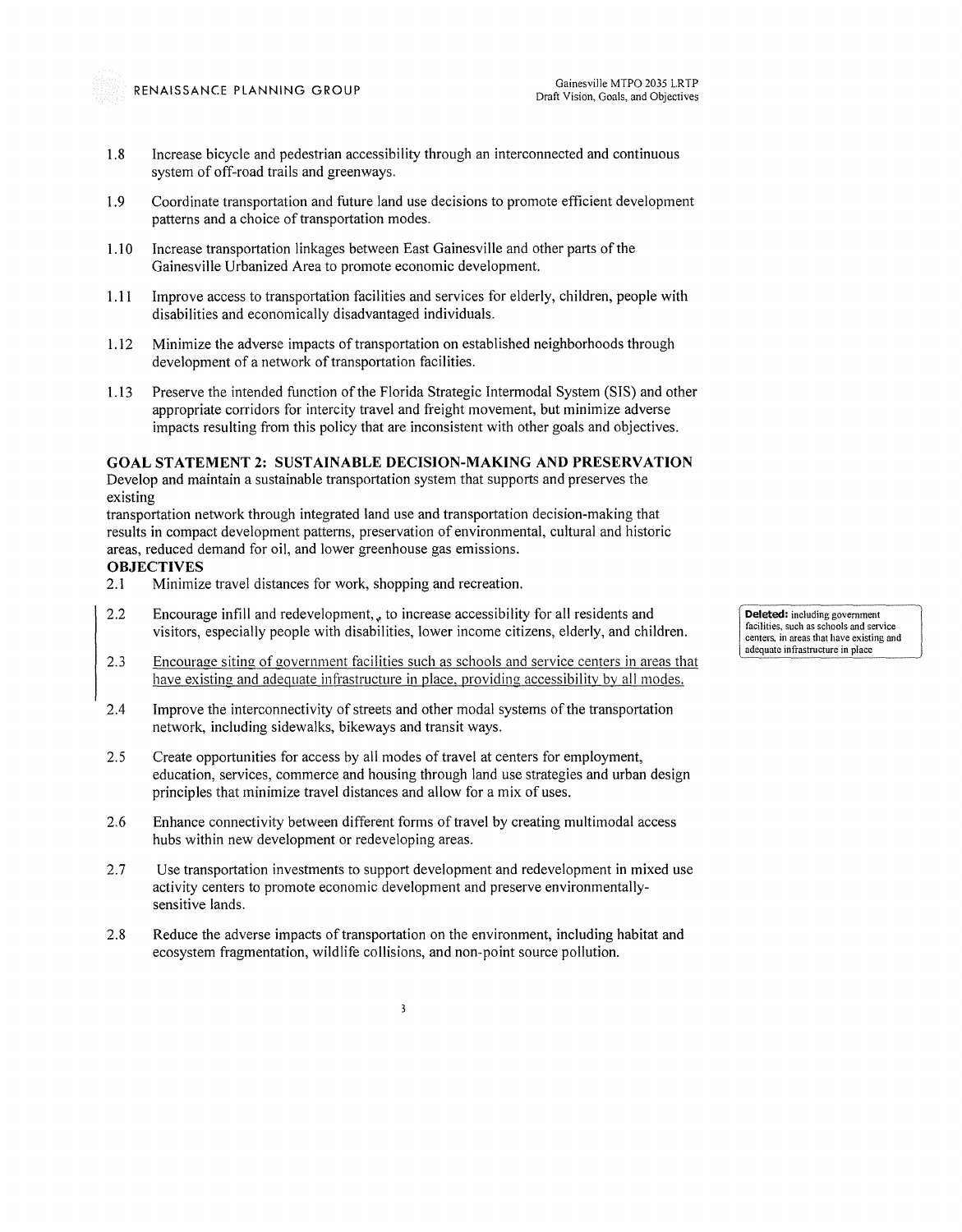- 2.9 Make transportation decisions that support the creation of a greenbelt between the Gainesville Urbanized Area and surrounding municipalities and rural communities to reduce sprawl and preserve environmentally sensitive areas.
- 2.10 Improve energy efficiency and reduce greenhouse gas emissions by promoting street designs that maximize opportunities for use of transportation choices and sustainable building techniques.
- 2.11 Phase in new vehicle fleets for public agencies to maximize energy efficiency and reduce air quality impacts.
- 2.12 Reduce impervious surface areas by promoting reuse of surface parking areas for infill, urban agriculture and other uses and encouraging Low Impact Development (LID) and other creative and innovative wavs of handling stormwater from roadways and other transportation facilities.

#### **GOAL STATEMENT 3: SAFETY FOR MOBILITY AND ACCESSIBILITY**

Develop and maintain a safe transportation system that supports increased mobility and better accessibility for all users and neighbors of transportation facilities and services.

- **OBJECTIVES**<br>3.1 Address Address existing and potential safety problems on or adjacent to transportation corridors through an interagency planning and prioritization process.
- 3.2 Implement techniques to calm traffic in residential, educational and commercial areas where walking and bicycling are common.
- 3.3 Implement a comprehensive Safe Routes to School Program to increase the percentage of children walking or bicycling to school.
- 3.4 Increase safety for vulnerable road users, including the elderly. children. pedestrians, bicyclists motorcyclists and motorscooter riders.
- 3.5 Implement techniques and roadway design to reduce fatalities and serious injuries from common intersection crashes, lane departure crashes, and aggressive driving.
- 3.6 Improve performance through safety improvements and countermeasures.
- 3.7 Coordinate with the Florida Department of Transportation to implement the Florida Strategic Highway Safety Plan.
- 3.8 Incorporate safety-related strategies, plans and activities (including transit safety) in the Safety Element of the long range transportation plan.

4

Deleted: s Deleted:

| Deleted: , and |  |
|----------------|--|
| Deleted:       |  |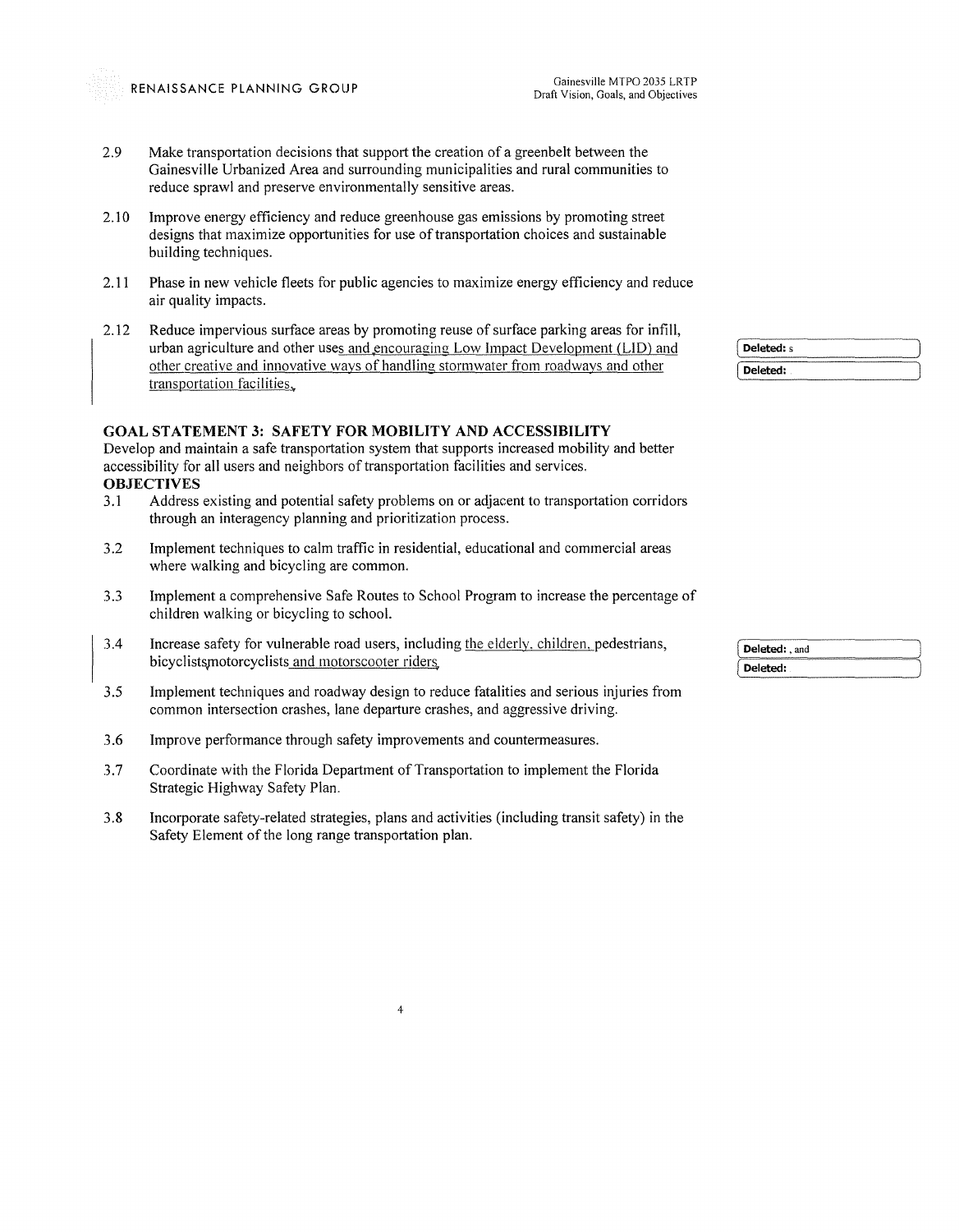#### **GOAL STATEMENT 4: SECURITY AND RESILIENCE**

Develop and maintain a secure transportation system that supports community resilience, homeland security, and protects the personal security of system users.

# **OBJECTIVES**<br>4.1 Increase

- Increase the ability of the transportation network to accommodate variable and unexpected conditions without catastrophic failure.
- 4.2 Develop a transportation security plan that protects lives and coordinates the use of resources through established plans and protocols.
- 4.3 Increase personal security of users by implementing appropriate design strategies, such as improved lighting and visibility measures. at appropriate locations such as transit stops and intermodal facilities where people are waiting.
- 4.4 Review and update the Continuity of Operations Plan on a regular basis to ensure the continuity of essential office functions if a major even/emergency/disaster occurs.
- 4.5 Continue to provide transportation services if a particular resource, such as petroleum, becomes scarce and expensive.
- 4.6 Coordinate with appropriate agencies to protect the critical transportation infrastructure against disaster by identifying vulnerable assets and prevention strategies and planning for recovery and redevelopment after disaster (in coordination with the Local Mitigation Strategy).
- 4.7 Incorporate security-related strategies, plans and activities (including transit security) in the Security Element of the long range transportation plan.

#### **GOAL STATEMENT 5: TRANSPORTATION NETWORK MANAGEMENT AND OPERATIONS**

Improve system management, operations, coordination and communication to make sound transportation decisions that reflect wise use of financial resources.

#### **OBJECTIVES**

- 5.1 Give priority to preservation and maintenance of the existing transportation network.
- 5.2 Preserve current and planned rights-of-way for transportation system improvements.
- 5.3 Implement transportation demand management and system management strategies before adding general purpose lanes to a roadway.
- 5.4 Improve the operational efficiency of the existing transportation system for all modes of travel based on a balance of needs within the corridor.
- 5.5 Implement a coordinated traffic signal system plan to improve network efficiency and maintain traffic flow.